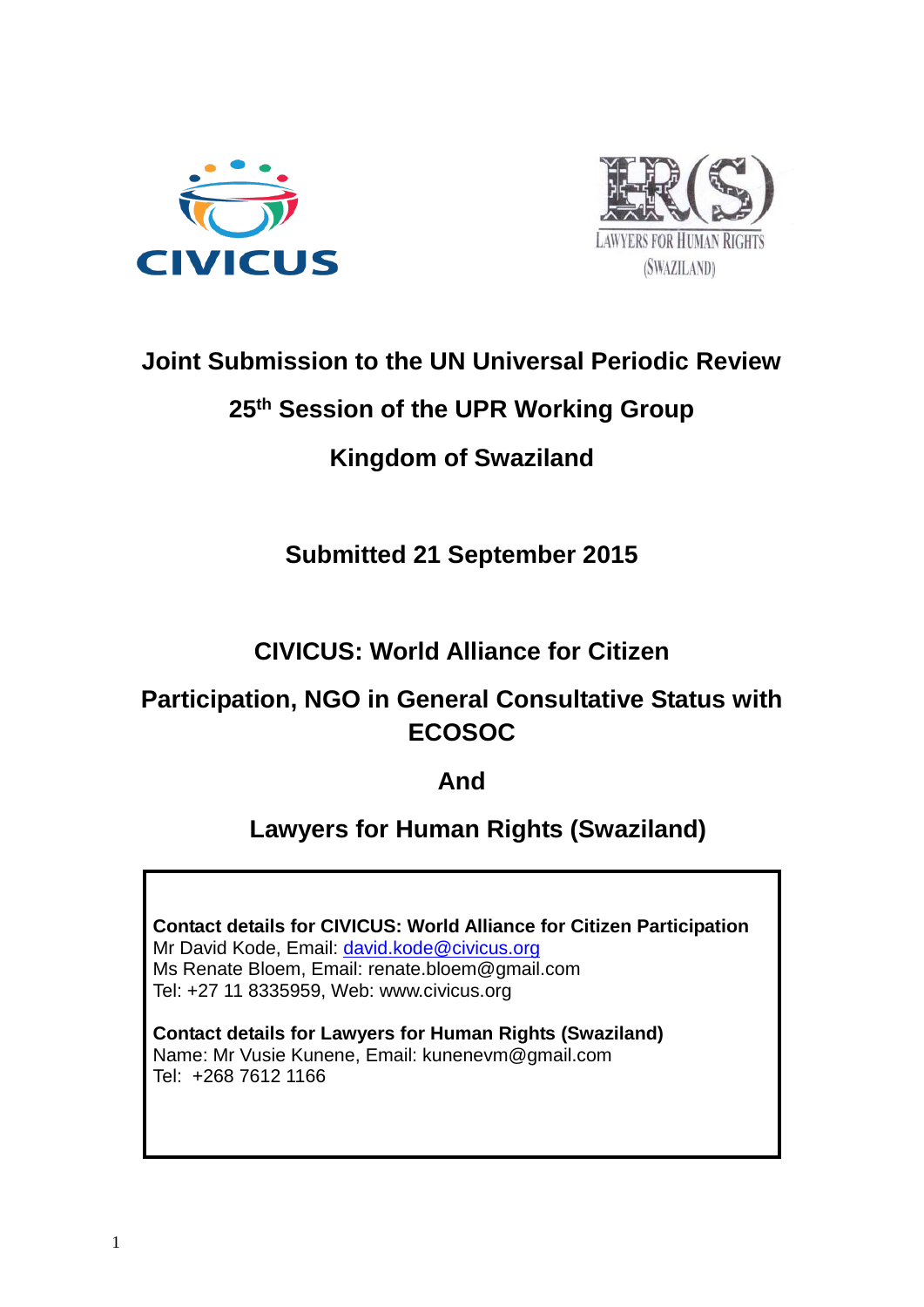#### **1. (A) Introduction**

- **1.1** CIVICUS is a global network of civil society organisations and activists dedicated to strengthening citizen action and civil society around the world. Founded in 1993, CIVICUS proudly promotes marginalised voices, especially from the Global South and has members in more than 170 countries throughout the world.
- **1.2** Lawyers for Human Rights (Swaziland) (LHRS) is a non-partisan group of lawyers that advocates for the respect of human rights and promotes good governance, the rule of law and democracy. LHRS engages in advocacy at local, regional and international levels and uses regional and international human rights mechanisms to hold the government to account. It also engages in litigation, educates citizens about their fundamental rights and works with different stakeholders to promote these rights.
- **1.3** In this document CIVICUS and LHRS outline concerns relating to threats faced by human rights defenders, journalists and restrictions on the media in Swaziland since 2011. We outline several concerning examples which are illustrative of actions taken by the government to curb the freedoms of expression, association and assembly. Moreover, we illustrate the failure of the government to uphold and implement some of the recommendations accepted during its initial examination under the Universal Periodic Review (UPR).
- **1.4** During its review on 12 October 2011 under the 12<sup>th</sup> Session of the UN Working Group of the UPR, the Kingdom of Swaziland accepted 105 recommendations including commitments to create an enabling environment for civil society where citizens are free to exercise their full rights to freedom of peaceful assembly and association in accordance with the principles of democracy and in line with international obligations under the International Covenant on Civil and Political Rights (ICCPR) including revoking the decree of 1973.<sup>1</sup>
- **1.5** Swaziland also agreed to repeal or urgently amend the Suppression of Terrorism Act (2008) and other pieces of security legislation to harmonize them with international human rights standards. It agreed to remove all legislative and practical restrictions impeding the rights of citizens to freely exercise civil and political rights, in particular, those related to freedom of association and expression, with a view to allow the creation of political parties and respect of trade unions. <sup>2</sup> Despite these explicit commitments, the rights to freedom of expression, association and assembly remain threatened and human rights defenders (HRDs) and civil society organisations (CSOs) are targeted for the work they do.
- **1.6** CIVICUS and LHRS are concerned about the imposition of restrictions on freedom of expression and the media, assembly and association using draconian colonial era

<sup>2</sup> "UPR Info Swaziland" [http://www.upr-](http://www.upr-info.org/database/index.php?limit=0&f_SUR=167&f_SMR=All&order=&orderDir=ASC&orderP=true&f_Issue=All&searchReco=&resultMax=300&response=&action_type=&session=&SuRRgrp=&SuROrg=&SMRRgrp=&SMROrg=&pledges=RecoOnly)

<sup>&</sup>lt;sup>1</sup> 'UPR Info Swaziland[' http://www.upr-](http://www.upr-info.org/database/index.php?limit=0&f_SUR=167&f_SMR=All&order=&orderDir=ASC&orderP=true&f_Issue=All&searchReco=&resultMax=300&response=&action_type=&session=&SuRRgrp=&SuROrg=&SMRRgrp=&SMROrg=&pledges=RecoOnly)

[info.org/database/index.php?limit=0&f\\_SUR=167&f\\_SMR=All&order=&orderDir=ASC&orderP=true&f\\_Issu](http://www.upr-info.org/database/index.php?limit=0&f_SUR=167&f_SMR=All&order=&orderDir=ASC&orderP=true&f_Issue=All&searchReco=&resultMax=300&response=&action_type=&session=&SuRRgrp=&SuROrg=&SMRRgrp=&SMROrg=&pledges=RecoOnly) [e=All&searchReco=&resultMax=300&response=&action\\_type=&session=&SuRRgrp=&SuROrg=&SMRRgrp](http://www.upr-info.org/database/index.php?limit=0&f_SUR=167&f_SMR=All&order=&orderDir=ASC&orderP=true&f_Issue=All&searchReco=&resultMax=300&response=&action_type=&session=&SuRRgrp=&SuROrg=&SMRRgrp=&SMROrg=&pledges=RecoOnly) [=&SMROrg=&pledges=RecoOnly,](http://www.upr-info.org/database/index.php?limit=0&f_SUR=167&f_SMR=All&order=&orderDir=ASC&orderP=true&f_Issue=All&searchReco=&resultMax=300&response=&action_type=&session=&SuRRgrp=&SuROrg=&SMRRgrp=&SMROrg=&pledges=RecoOnly) accessed 15 September 2015.

[info.org/database/index.php?limit=0&f\\_SUR=167&f\\_SMR=All&order=&orderDir=ASC&orderP=true&f\\_Issu](http://www.upr-info.org/database/index.php?limit=0&f_SUR=167&f_SMR=All&order=&orderDir=ASC&orderP=true&f_Issue=All&searchReco=&resultMax=300&response=&action_type=&session=&SuRRgrp=&SuROrg=&SMRRgrp=&SMROrg=&pledges=RecoOnly) [e=All&searchReco=&resultMax=300&response=&action\\_type=&session=&SuRRgrp=&SuROrg=&SMRRgrp](http://www.upr-info.org/database/index.php?limit=0&f_SUR=167&f_SMR=All&order=&orderDir=ASC&orderP=true&f_Issue=All&searchReco=&resultMax=300&response=&action_type=&session=&SuRRgrp=&SuROrg=&SMRRgrp=&SMROrg=&pledges=RecoOnly) [=&SMROrg=&pledges=RecoOnly,](http://www.upr-info.org/database/index.php?limit=0&f_SUR=167&f_SMR=All&order=&orderDir=ASC&orderP=true&f_Issue=All&searchReco=&resultMax=300&response=&action_type=&session=&SuRRgrp=&SuROrg=&SMRRgrp=&SMROrg=&pledges=RecoOnly) accessed 15 September 2015.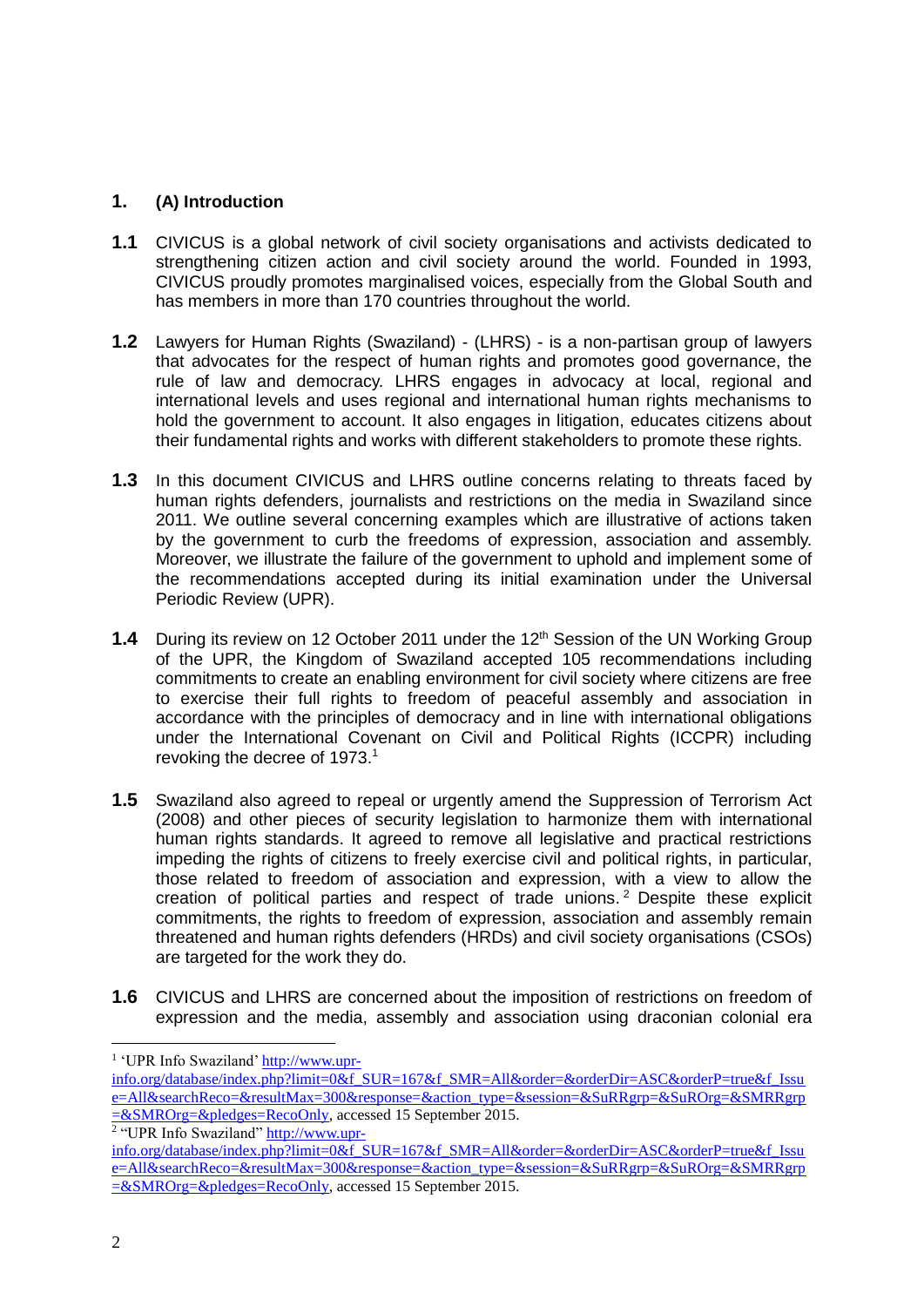laws and others promulgated by the authorities. Principally, these laws, which include the Sedition and Subversive Activities Act (1938) and the Suppression of Terrorism Act (2008), have been subjectively interpreted at various times to curb fundamental freedoms and convict and imprison human rights defenders and journalists. They have also been used to de-legitimise trade unions and political movements and label such movements and those affiliated to them as promoters of terrorism.

- **1.7** CIVICUS and LHRS express concerns about the harassment, judicial persecution and intimidation of human rights defenders and journalists because of the work they do. Human rights defenders and journalists have been arbitrarily persecuted, convicted and jailed for simply doing their job, while others have been threatened for participating in protests and criticising the government. In addition, peaceful protests are sometimes violently supressed and major trade unions are denied registration. The Tinkhundla system of government which is preferred in Swaziland forms the basis for some of these restrictions. The system lays emphasis on the devolution of state power from the central government to Tinkhundla areas, does not recognise political parties and favours individual merit for election into public office. In addition, King Mswati III has the powers to suspend constitutional rights relating to fundamental freedoms at his discretion.
	- In section B, CIVICUS and LHRS highlight concerns related to draconian laws used to restrict civic space and target human rights defenders and the media.
	- In section C, CIVICUS and LHRS express concerns over restrictions on freedom of expression and attacks on journalists.
	- In Section D, CIVICUS and LHRS highlight concerns over judicial persecution, harassment and intimidation of members of civil society organisations.
	- In section E, CIVICUS and LHRS express concerns over restrictions on freedom of assembly.
	- In Section F, CIVICUS and LHRS highlight concerns over restrictions on freedom of association.
	- In Section G, CIVICUS and LHRS make a number of recommendations in the areas of concern listed.

#### **2 (B) Concerns regarding draconian laws used to restrict civic space and target human rights defenders and the media**

**2.1** The Constitution of the Kingdom of Swaziland provides for the rights of Swazis to freely communicate ideas and information publicly or to any person without interference. Article 24 (2) states that "a person shall not except with the free consent of that person be hindered in the enjoyment of the freedom of expression which includes freedom of the press and other media."<sup>3</sup> The Constitution also provides guarantees for the respect of civil rights and freedoms of Swazis including "the respect for life, liberty, right to fair hearing, equality before the law and equal protection of the law."<sup>4</sup> On 2 May 2012, the African Commission on Human and

<u>.</u>

<sup>&</sup>lt;sup>3</sup> "The Constitution of the Kingdom of Swaziland Act 2005," [http://defensewiki.ibj.org/images/0/0d/CONSTITUTION\\_OF\\_THE\\_KINGDOM\\_OF\\_SWAZILAND.pdf,](http://defensewiki.ibj.org/images/0/0d/CONSTITUTION_OF_THE_KINGDOM_OF_SWAZILAND.pdf) accessed 15 September 2015. <sup>4</sup> "Article (1) and (a) of the Constitution of Swaziland Act 2005"

[http://defensewiki.ibj.org/images/0/0d/CONSTITUTION\\_OF\\_THE\\_KINGDOM\\_OF\\_SWAZILAND.pdf,](http://defensewiki.ibj.org/images/0/0d/CONSTITUTION_OF_THE_KINGDOM_OF_SWAZILAND.pdf)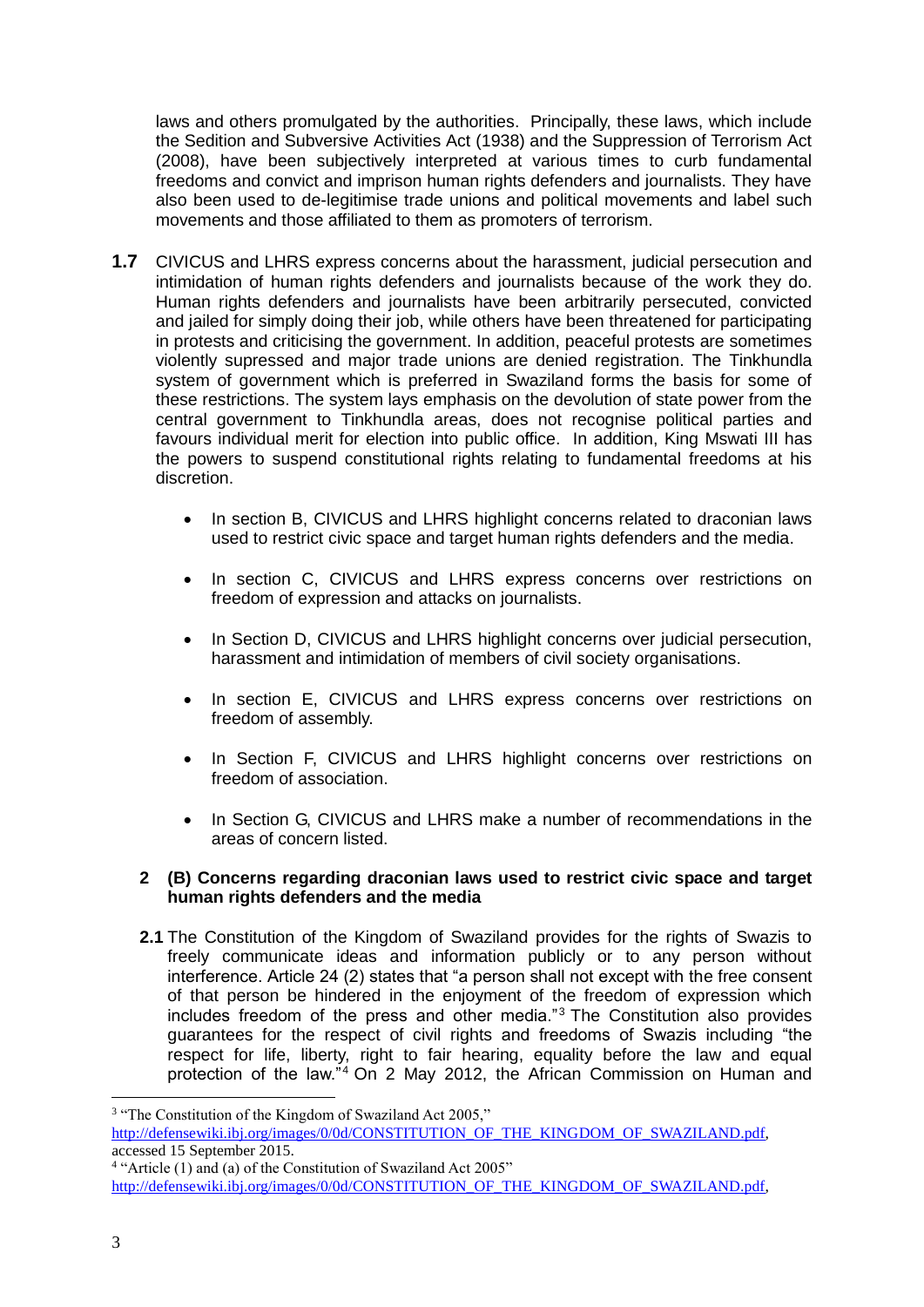People's Rights (ACHPRS) adopted a resolution on the human rights situation in the Kingdom of Swaziland and called on the government to respect, protect and fulfil the rights to freedom of expression, association and assembly as provided for in the African Charter, the Universal Declaration of Human Rights (UDHR), the International Covenant on Civil and Political Rights (ICCPR) and other international and regional institutions. However, the Swazi authorities continue to use colonial era laws and suppression of terrorism legislation to target human rights activists and political movements and journalists in an effort to prevent them from doing their work. Individuals have been labelled as terrorists and convicted under these laws. The laws have been further used to deny the registration of civil society organisations and to persecute those associated with such organisations.

#### **2.2 The Suppression of Terrorism Act**

The Suppression of Terrorism Act (2008) (STA) was sent to Parliament with a certificate of urgency and was thus not subjected to the regular procedure in which Bills are published in the government gazette for 30 days for citizens to provide feedback before they are signed into law. The STA was approved by King Mwsati III on 7 August 2008 after it was passed by Parliament. The definition of "terrorist act" is very broad and can include conduct that is non-violent or considered to be driven by an intent to incite fear. Article 2(1) defines a terrorist act as "an act or omission which constitutes an offence under this Act or within the scope of a counter terrorism convention."<sup>5</sup> According to Article 5(3b), "any person who intentionally or without lawful excuse sends or communicates to another person or institution a false alarm or by any deed causes a false alarm or unwarranted panic," is guilty of an offence and upon conviction liable to serve a term in prison not exceeding three years or a fine imposed by a court.<sup>6</sup> The challenge with these broad descriptions is that they provide authorities with sweeping powers to target individuals, civil society organisations and political movements labelled "specified entities" who are critical of government actions and who engage in public protests. Major political formations and unions in Swaziland have been banned by the authorities using the harsh provisions of the Suppression of Terrorism Act.

#### **2.3 The Public Order Act (1963)**

The Public Order Act regulates the holding of public gatherings in Swaziland and has often been used to curb freedom of assembly and prevent trade unions, political formations and other groups from holding peaceful protests. Major sections in the Act are interpreted to refuse permission for public assemblies as it requires organisers of gatherings to solicit and obtain consent at least 7 days before they hold a public gathering. For example Section 3 of the Act states that "any person wishing to hold, convene, organise or form a public procession shall first make an application for a licence in that behalf to the public officer in charge of the police in that district in which the meeting or procession is to take place. $\frac{1}{7}$  It goes further to state that the police officer may refuse to grant a licence if for example, the organisers have contravened the Act or any other law. $8$  This provision is often used by the Swazi

8 "The Public Order Act 1963"

accessed 15 September 2015.

<sup>&</sup>lt;sup>5</sup> "Supplement to the Swaziland Government Gazette, Suppression of Terrorism Act."

<sup>&</sup>lt;sup>6</sup> "Supplement to the Swaziland Government Gazette, Suppression of Terrorism Act."

<sup>&</sup>lt;sup>7</sup> "The Public Order Act 1963,"

[https://www.issafrica.org/cdct/mainpages/pdf/Corruption/Legislation/Swaziland/Swaziland%20Public%20Order](https://www.issafrica.org/cdct/mainpages/pdf/Corruption/Legislation/Swaziland/Swaziland%20Public%20Order%20Act.pdf) [%20Act.pdf,](https://www.issafrica.org/cdct/mainpages/pdf/Corruption/Legislation/Swaziland/Swaziland%20Public%20Order%20Act.pdf) accessed 17 September 2015.

[https://www.issafrica.org/cdct/mainpages/pdf/Corruption/Legislation/Swaziland/Swaziland%20Public%20Order](https://www.issafrica.org/cdct/mainpages/pdf/Corruption/Legislation/Swaziland/Swaziland%20Public%20Order%20Act.pdf)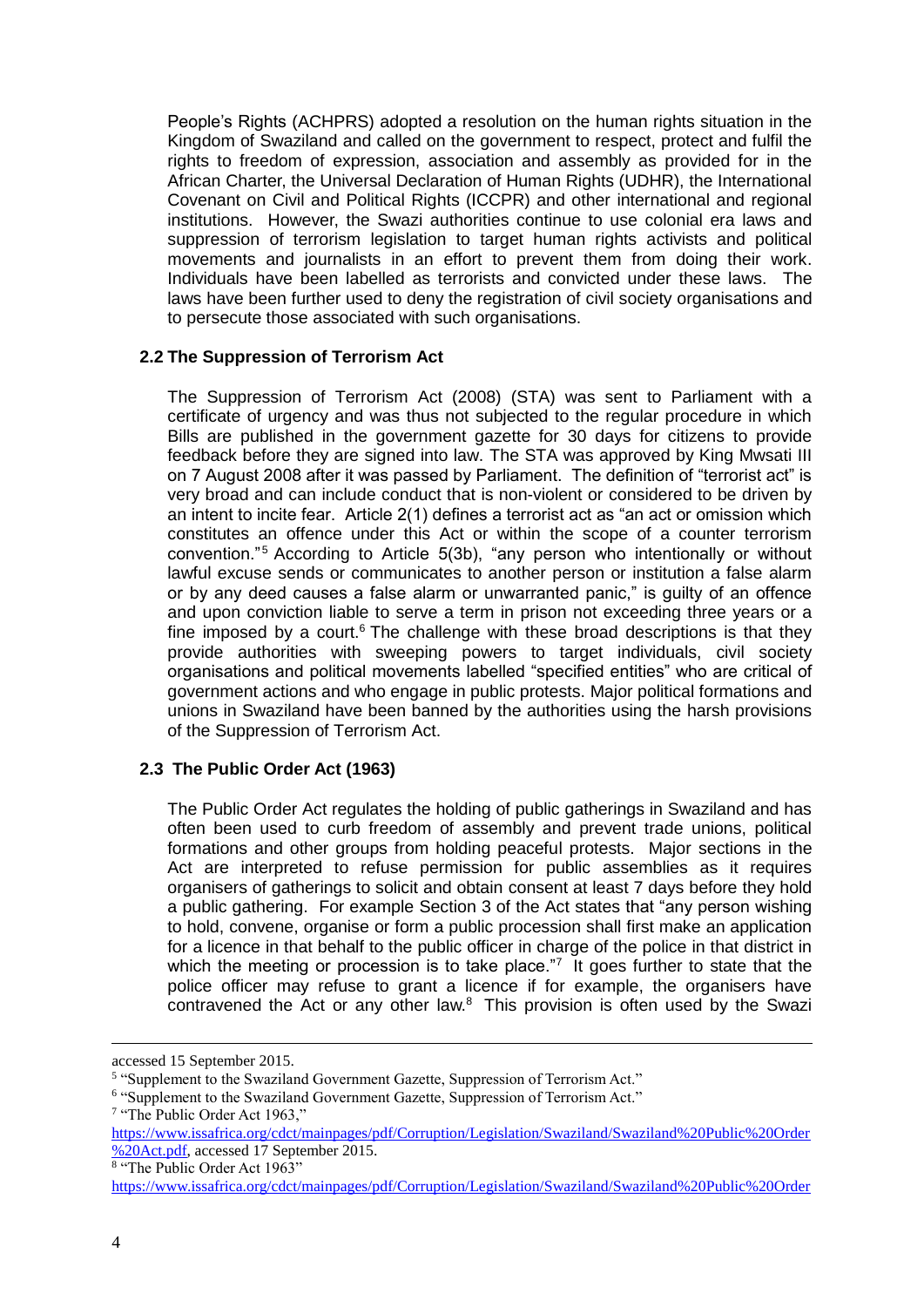authorities to refuse permission for trade unions, civil society groups and other political formations to hold public processions and rallies. Oftentimes, security forces proceed to occupy areas marked for such rallies before they begin and forcefully arrest and disperse protesters when they arrive. The Act also outlaws printing, publication and circulation of notices advertising public meetings which are not licenced under the Act. Also individuals who without permission enter or remain in a public space to which access has been closed to them are deemed to have violated the Act. Those found guilty of violating the Act are liable upon conviction to imprisonment not exceeding three years.

#### **2.4 The Sedition and Subversive Activities Act (1938)**

The Sedition and Subversive Activities Act was passed by the British Colonial Administration in 1938 and has been used to target human rights defenders and activists who call for democratic reforms and are critical of the excesses of the Swazi regime. The Act criminalises statements spoken or published which have a "seditious intention." It defines sedition as an act to "bring into hatred or contempt or to excite disaffection against the person of his Majesty the King, his heirs or successors, or the Government of Swaziland as established by law" (Article 3a). It notes that any action aimed at raising discontent or disaffection among the King's subjects or the population is seditious. <sup>9</sup> The definitions of sedition used in the Act are overly broad and have been subjectively interpreted by the authorities to severely curtail the freedoms of expression, assembly and association.

Articles 4 (a and e) criminalises any action or act done with a "seditious intention" and makes it illegal for individuals to be in possession of seditious publications. This section of the Act has been used to arrest, charge and convict activists who publicly called for democratic reforms and who participated in peaceful rallies and wore tshirts with the names of organisations.<sup>10</sup> In addition, according to Article 4 (e), those found guilty of contravening the Act will upon conviction be liable to a prison term not exceeding 20 years and a fine not exceeding E 20000 (approximately US \$ 1480). The Act defines subversive activities as those which support, propagate or advocate anything prejudicial to public order, the security of Swaziland or the administration of justice (2a) or those which indicate expressly or by implication any connection, association or affiliation with or support for an unlawful society (2d). Anyone found guilty of a subversive act is liable on conviction to imprisonment to a term not exceeding 20 years without the option of a fine.

#### **3 (C) Concerns over restrictions on freedom of expression and attacks on journalists**

**3.1** Article 24 (1) of the Constitution of Swaziland provides for the freedom of expression and the media. It states that "a person has the right of freedom of expression and opinion, and that a person shall not, except with the free consent of that person be hindered in the enjoyment of freedom of expression which includes the freedom of the press and other media."<sup>11</sup> Article 19 of the ICCPR, which Swaziland has acceded

[<sup>%20</sup>Act.pdf,](https://www.issafrica.org/cdct/mainpages/pdf/Corruption/Legislation/Swaziland/Swaziland%20Public%20Order%20Act.pdf) accessed 17 September 2015.

<sup>&</sup>lt;sup>9</sup> "Sedition and Subversive Activities Act, date of commencement 30 September 1938,"

<sup>&</sup>lt;sup>10</sup> "PUDEMO seven freed on E15000 bail each," *Swazi Observer*, [http://www.observer.org.sz/news/61502](http://www.observer.org.sz/news/61502-pudemo-seven-freed-on-e15-000-bail-each.html) [pudemo-seven-freed-on-e15-000-bail-each.html,](http://www.observer.org.sz/news/61502-pudemo-seven-freed-on-e15-000-bail-each.html) accessed 15 September 2015.  $11$  'Constitution of the Kingdom of Swaziland, Act 2005."

[http://defensewiki.ibj.org/images/0/0d/CONSTITUTION\\_OF\\_THE\\_KINGDOM\\_OF\\_SWAZILAND.pdf,](http://defensewiki.ibj.org/images/0/0d/CONSTITUTION_OF_THE_KINGDOM_OF_SWAZILAND.pdf)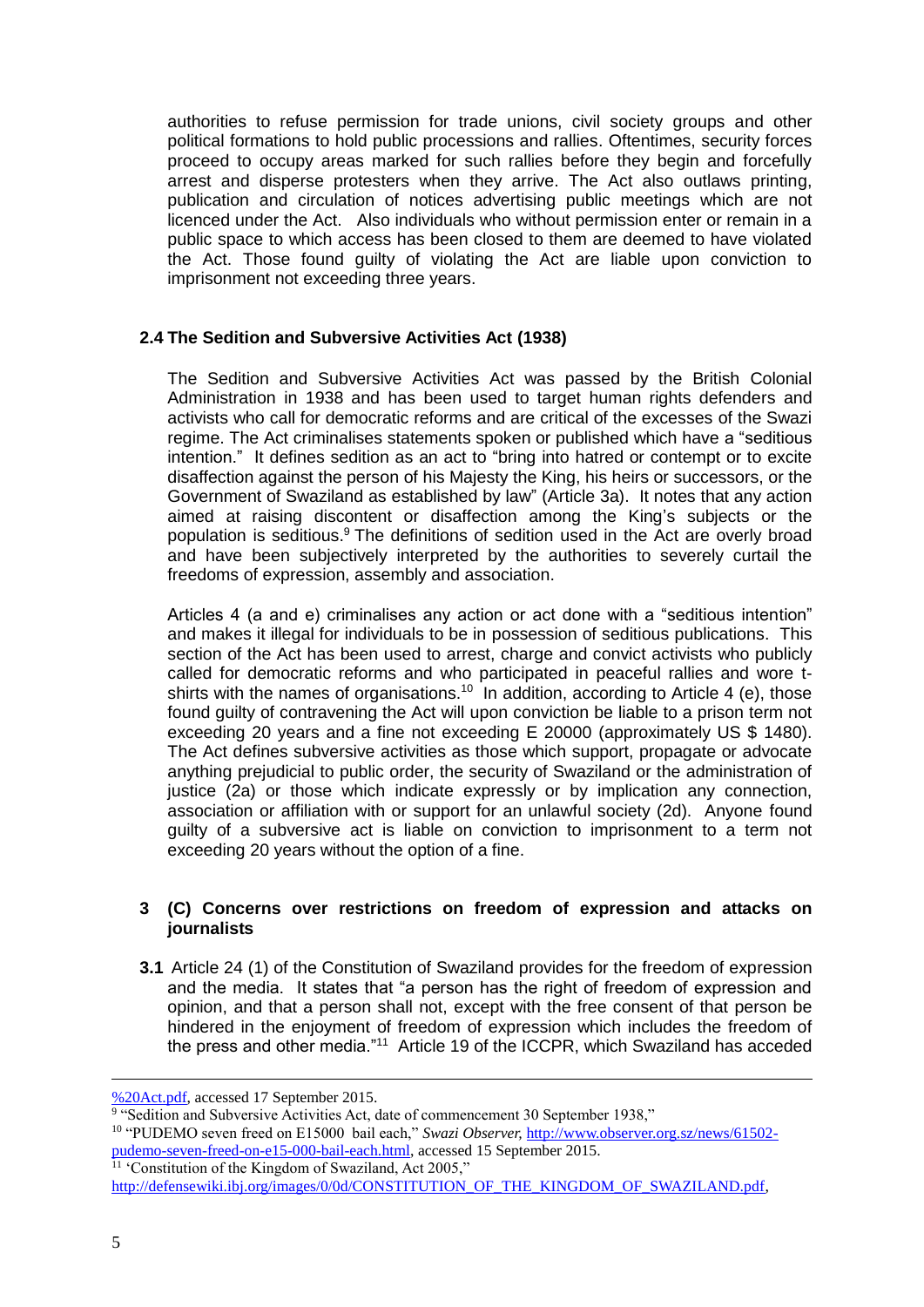to, states that everyone shall have the right to freedom of expression; this right shall include freedom to seek, receive and impact information and ideas of all kinds regardless of frontiers, either orally, in writing or in print, in the form of art or through any other media of a person's choice. This right carries certain duties and responsibilities and may be subject to certain restrictions only as provided by the law." Despite these guarantees, the government strictly controls freedom of expression and the media. Reporting on royal and political matters is severely restricted. Further, regular threats emanating from senior government officials and the royal family to journalists also lead to government censorship and self-censorship by the media further curtailing democratic freedoms.

- **3.2** On 28 April 2014, Chief Justice Michael Ramodibedi threatened the Managing Editor of the *Swazi Observer,* Mbongeni Mbingo over reports on court proceedings in the case involving the editor of *Nation Magazine* Bheki Makhubu and human rights lawyer Thulani Maseko. In the 30 March 2014 edition of the newspaper, Mbongeni expressed concerns that Bheki and Thulani were in jail even though the prosecuting team had not concluded its investigations.<sup>12</sup> The Chief Justice ordered Mbongeni to stop reporting on the case and warned that he would be subjected to the same fate as the accused. The *Swazi Observer* is owned by King Mswati's business holding *Tibiyo taka Ngwane* but the newspaper had been reporting regularly on the case. After the threats from the Chief Justice the newspaper adopted a more cautious approach in its reporting on the case.
- **3.3** On 17 April 2013, Bheki Makhubu, editor of *Nation Magazine* was found guilty of contempt of court for "scurrilous abuse of the Chief Justice" based on articles he wrote in November 2009 and February 2010 in which he criticised Swazi Chief Justice Michael Ramodibedi. One of the articles commended Justice Thomas Masuku for his views in cases which focused on the evictions of Swazis from lands held by the king in contrast to views held by two other Supreme Court Judges. The other article criticised Justice Ramodibedi over comments he had made. Bheki Makhubu was handed a fined of E 200000 (approximately us \$ 14750) and informed that he would serve a two year jail term if he failed to pay the fine within three days.<sup>13</sup> On 30 May 2014, he won an appeal with the Supreme Court and the sentence was reduced to 3 months fully suspended on condition that he is not convicted of any offence of scandalising the court for a period of three years.
- **3.4** On 17 and 18 March 2013 human rights defender Thulani Maseko and journalist Bheki Makhubu were arrested and charged with "scandalising the judiciary" and for being "in contempt of court" after they published articles critical of the Swazi judiciary.<sup>14</sup> In February 2014, Thulani wrote an article in the *Nation Magazine* titled "where the law has no place" and in March 2014 Bheki wrote an article titled "speaking my mind." Both articles were critical of the arrest of government vehicle inspector Bhantshana Vincent Gwebu. Thulani Maseko is a member of the Lawyers for Human Rights (Swaziland) and Southern Africa Human Rights Defenders Network. Bheki Makubu is a journalist and editor of *Nation Magazine*. They were both sentenced to two years in jail on 25 July 2014 without bail. On 30 June 2015 the Supreme Court ordered the release of both journalists on the basis that they had not

accessed 11 September 2015.

<sup>12</sup> "A Judiciary under siege," *Nation, [http://www.thenation.co.sz/index.php/hidden/8-cover-story-a-judiciary](http://www.thenation.co.sz/index.php/hidden/8-cover-story-a-judiciary-under-siege)[under-siege](http://www.thenation.co.sz/index.php/hidden/8-cover-story-a-judiciary-under-siege)*, accessed, 11 September 2015.

<sup>&</sup>lt;sup>13</sup> "Makhubu convicted of scandalising court," *The Times*, [http://www.times.co.sz/News/86539.html,](http://www.times.co.sz/News/86539.html) accessed, 11 September 2015.

<sup>&</sup>lt;sup>14</sup> "Bheki Makhubu, Thulani Maseko jailed seven days," [http://www.observer.org.sz/news/59944-bheki](http://www.observer.org.sz/news/59944-bheki-makhubu-thulani-maseko-jailed-seven-days.html)[makhubu-thulani-maseko-jailed-seven-days.html,](http://www.observer.org.sz/news/59944-bheki-makhubu-thulani-maseko-jailed-seven-days.html) accessed 11 September 2015.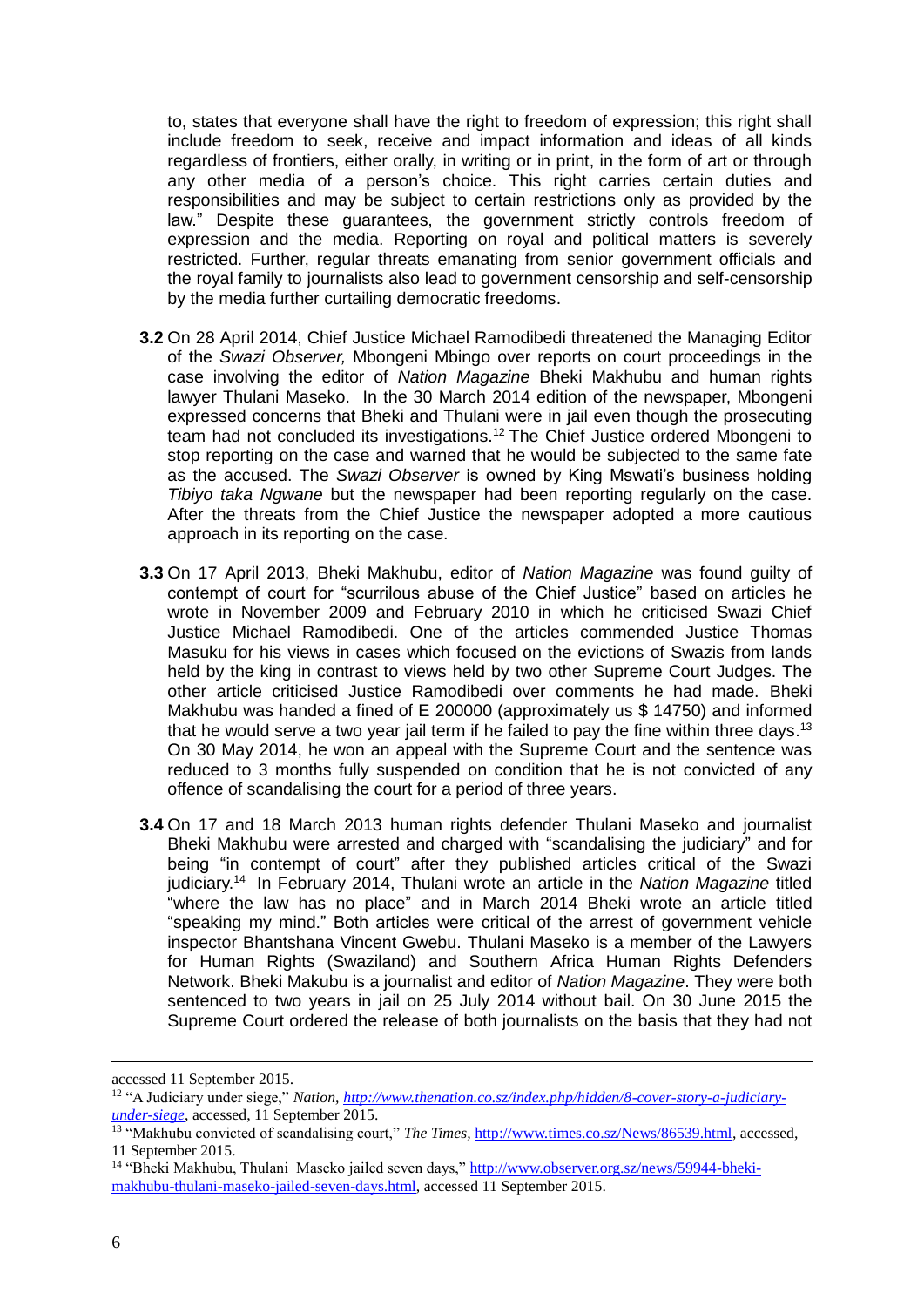received a fair trial.<sup>15</sup> The Supreme Court argued that the trial judge was one of the persons criticised in the articles and had not recused himself from the case.

- **3.5** On 15 January 2014, the government controlled *Swazi Observer* newspaper suspended its editor Thulani Thwala and weekend editor Alec Lushaba after they were accused of failing to adhere to the mandate of the newspaper by publishing negative news stories about the King.<sup>16</sup> The journalists were accused of failing to heed several warnings not to publish damaging reports about the King. Prior to the suspension, they published reports indicating that the Swazi government had solicited a financial bailout from South Africa. Eight months after their suspension, the Board of Directors of the Swazi Observer Newspaper Group reinstated them. The *Swazi Observer* newspaper is controlled by the *Tibiyo Taka Ngwane* conglomerate, which is owned by the King. News items published are highly censored.
- **3.6** In January 2012, Musa Ndlangamandla was relieved of his duties as Chief Editor of the *Swazi Observer* newspaper after publishing interviews in his *Asikhulume* column of leaders of pro-democracy movements in Swaziland. <sup>17</sup> Prior to that he had published a report about the expropriation of state land by Prime Minister Sibusiso Dlamini. The police confiscated his computer and in February he was forced to flee to South Africa after attempts by security forces to arrest and charge him under the Suppression of Terrorism Act.
- **3.7** On 11 April 2012, Tumaole Mohlaoli and Meshack Dube, journalists from the private South African television channel e-TV, were detained by the Swazi authorities at a road block in Oshoek and their passports and equipment were seized after the authorities accused them of not having the proper accreditation to cover events commemorating the 39<sup>th</sup> anniversary of King Sobhuza II's 1973 decree which outlawed political parties in Swaziland.<sup>18</sup>

#### **4 (D) Concerns regarding judicial persecution, harassment and intimidation of members of civil society organisations**

- **4.1** Article 12 of the United Nations Declaration on Human Rights Defenders mandates member states to take necessary measures to protect human rights defenders. The ICCPR, guarantees the freedoms of expression, assembly and association. However, it is a matter of deep concern that human rights activists have been arrested and persecuted for the work and others have been threatened by senior government officials including the Prime Minister.
- **4.2** On 26 August 2014, Vincent Ncongwane, Secretary General of the Trade Union Congress of Swaziland (TUCOSWA), was apprehended shortly before he was due to address a prayer meeting on the effects of the withdrawal of financial assistance through the African Growth and Opportunity Act (AGOA) from Swaziland by the United States Government. He had also planned to discuss the position of civil society regarding the withdrawal. The Matsapha area has many textile factories that will be affected by the cancellation of assistance through AGOA. Following his apprehension by the police, Vincent was forced to leave the venue of the meeting before delivering his address. On 5 September 2013, Vincent was followed by police

<http://www.observer.org.sz/index.php?news=40877>*,* accessed 15 September 2015.

<sup>17</sup> "Swazi journalists not free" *Times of Swaziland* [http://www.times.co.sz/news/91571-%E2%80%98swazi](http://www.times.co.sz/news/91571-%E2%80%98swazi-journalists-not-free%E2%80%99.html)[journalists-not-free%E2%80%99.html,](http://www.times.co.sz/news/91571-%E2%80%98swazi-journalists-not-free%E2%80%99.html) accessed 15 September 2015.

<sup>15</sup> Bheki Makhubu, Thulani Maseko freed from jail," *Swazi Observer* [http://www.times.co.sz/news/103492](http://www.times.co.sz/news/103492-bheki-makhubu-thulani-maseko-freed-from-jail.html) [bheki-makhubu-thulani-maseko-freed-from-jail.html,](http://www.times.co.sz/news/103492-bheki-makhubu-thulani-maseko-freed-from-jail.html) *Times of Swaziland* accessed, 11 September 2015. <sup>16</sup> "Two Observer editors, FAC suspended," Swazi Observer,

<sup>18</sup> "PM bans protests," *Swazi Observer[, http://www.observer.org.sz/index.php?news=37529,](http://www.observer.org.sz/index.php?news=37529)* accessed 11 September 2015.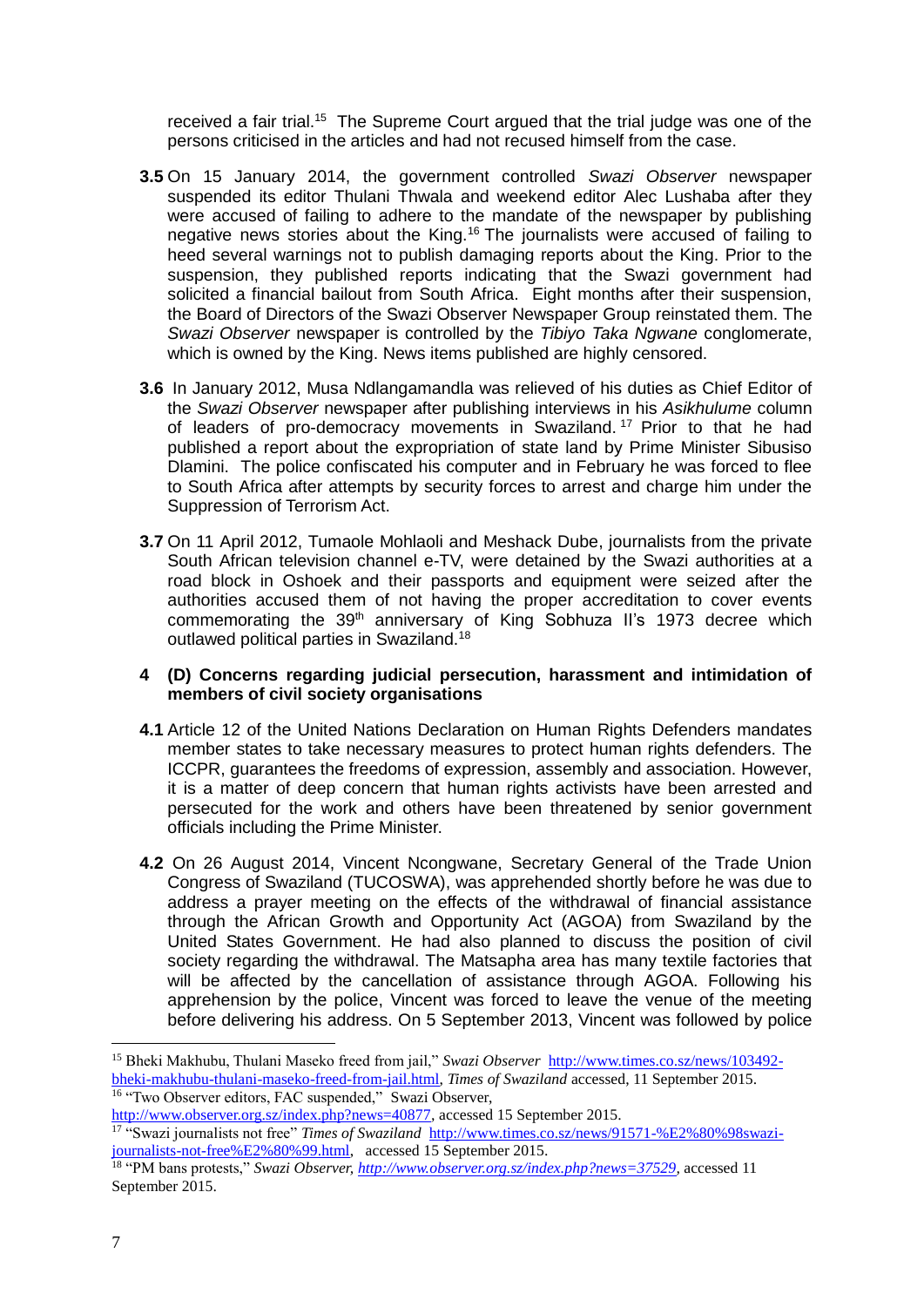officers in civilian clothing and arrested while attempting to enter his office. He was whisked to the police station without any explanation or warrant and detained for several hours. He was later placed under house arrest and the authorities argued he had attempted to instigate an unlawful protest.

- **4.3** On 6 August 2014, Prime Minister Sibusiso Barnabas Dlamini threatened human rights defenders Sipho Gumedze and Vincent Ncongwane while they participated in the civil society meeting on the promotion of democracy in Africa on the sidelines of the African leader's summit hosted by US President Barack Obama in August 2014. The activists had also participated in peaceful demonstrations aimed at highlighting threats to freedom of expression in Swaziland. While addressing the Parliament in Swaziland, the Prime Minister called for both activists to be interrogated and "strangled" when they return to Swaziland. <sup>19</sup> Sipho is a member of Lawyers for Human Rights (Swaziland) and Vincent is the Secretary General of the Trade Union Congress of Swaziland (TUCOSWA).
- **4.4** On 1 May 2014, Mario Masuku, President of the pro-democracy People's United Democratic Movement (PUDEMO) and Maxwell Dlamini of the Swaziland Youth Congress (SWAYOCO), were arrested after addressing a crowd of about 7000 people during a Labour Day event in the capital, Manzini.<sup>20</sup> They were charged with singing a seditious song and uttering seditious statements under the Suppression of Terrorism Act. The state argued in court that their utterances were serious and threatened the leadership of Swaziland. They were denied bail on two occasions before they were released on bail on 14 July 2015 by the Supreme Court.

#### **5 (E) Concerns over restrictions on freedom of assembly**

- **5.1** Article 14 (b) of the Constitution of Swaziland guarantees the rights of citizens to assemble freely. It states that "a person has the right to freedom of peaceful assembly and association." Article 21 of the ICCPR further quarantees the right to peaceful assembly. It states that "the right of peaceful assembly shall be recognised and that no restrictions may be placed on the exercise of this right order than those imposed in conformity with the law and which are necessary in a democratic society in the interest of national security." However we remain concerned that the authorities regularly suppress peaceful demonstrations, Persons considered leaders of such protests have been arrested and subjected to judicial persecution and some have been charged under the Suppression of Terrorism Act.
- **5.2** In March 2015, security forces prevented members of the Trade Union Congress of Swaziland (TUCOSWA) from holding their national executive committee meeting at the premises of the Swaziland National Association of Teachers (SNAT). In dispersing the participants, security forces harassed the Secretary of SNAT, Muzi Mhlanga after he took pictures of the police actions against protesters. Again on 28 February 2015 security forces forcefully dispersed a meeting of TUCOSWA because the participants discussed multi-party democracy.
- **5.3** On 24 April 2014, Mlungisi Makhanya, Secretary General of PUDEMO and 6 others were arrested at the High Court in Mbabane as they demonstrated against the manner in which the trial of Thulani Maseko and Bheki Makhubu was conducted. They were charged for contravening the Suppression of Terrorism Act for wearing and being in possession of tee-shirts on which the word PUDEMO was inscribed.

<sup>19</sup> "PM Statement ruined AGOA chances – Gumedze," *Swazi Observer, [http://www.observer.org.sz/news/pick](http://www.observer.org.sz/news/pick-of-the-day/65006-pm-statement-ruined-agoa-chances-gumedze.html)[of-the-day/65006-pm-statement-ruined-agoa-chances-gumedze.html](http://www.observer.org.sz/news/pick-of-the-day/65006-pm-statement-ruined-agoa-chances-gumedze.html)*, accessed 16 September 2015.

<sup>&</sup>lt;sup>20</sup> "Mario-Maxwell trail next year," *Swazi Observer* [http://www.observer.org.sz/news/pick-of-the-day/66441](http://www.observer.org.sz/news/pick-of-the-day/66441-mario-maxwell-trial-next-year.html) [mario-maxwell-trial-next-year.html,](http://www.observer.org.sz/news/pick-of-the-day/66441-mario-maxwell-trial-next-year.html) accessed 16 September 2015.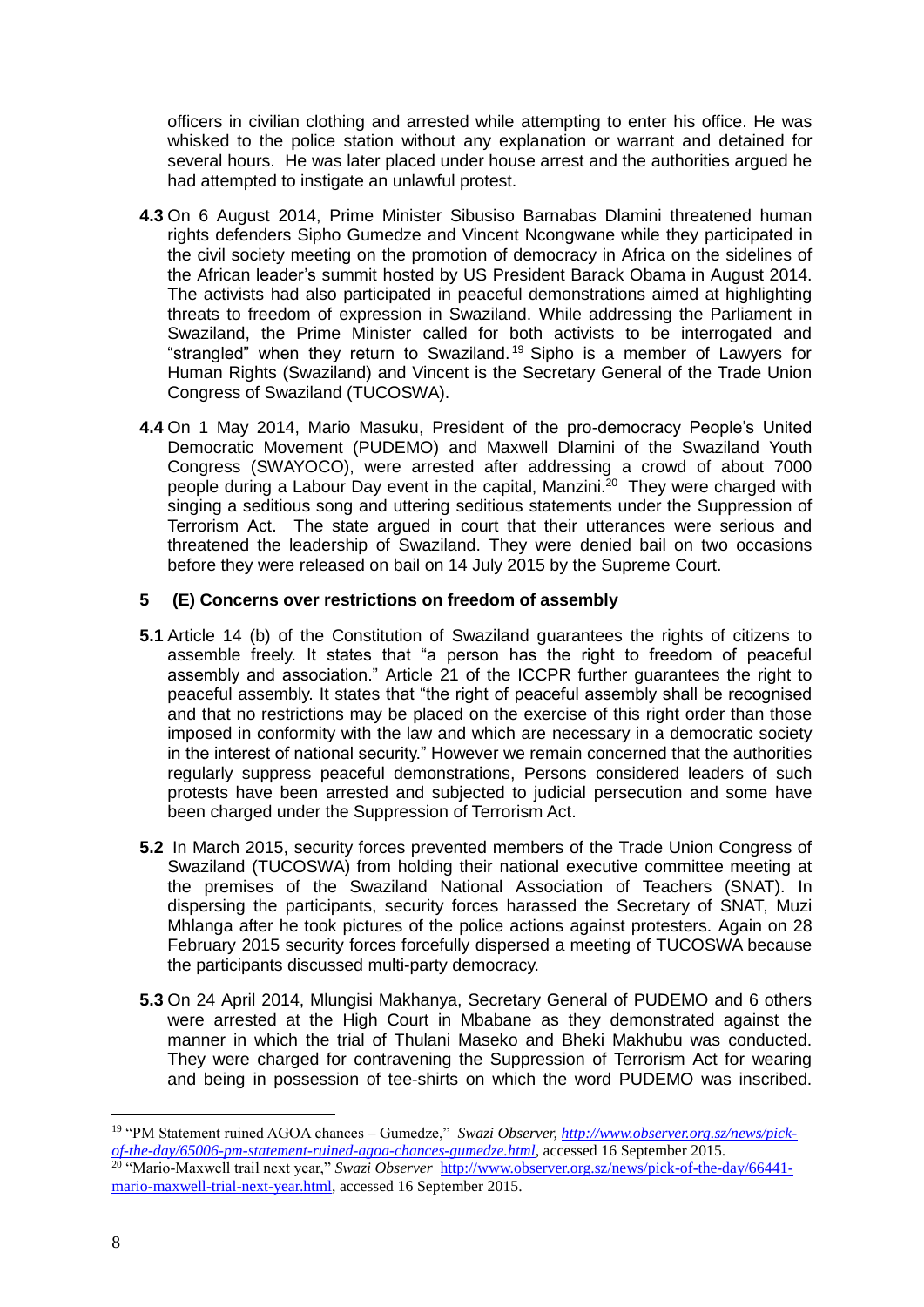The authorities noted that the tee-shirts reflected terrorist demands. They were also charged with chanting 'terrorist slogans' and for conspiring with others to commit seditious acts. In May 2014 they were all released on bail of E 15000 (approximately US \$ 1106) and asked to pay E 5000 (approximately US \$ 368) upfront and provide surety of E 10000 (approximately US \$ 737).

- **5.4** On 5 September 2013, security forces in Swaziland arrested and detained Jay Naidoo, a South African trade union activist, Bishop Paul Verryn from the Methodist Church in Johannesburg, South Africa and Zimbabwean human rights lawyer and activist Alec Muchadehama ahead of a planned global inquiry scheduled for 6 September 2013. Those arrested were part of an international panel of experts who had been requested by TUCOSWA and the International Trade Union Confederation (ITUC) to engage in a dialogue with workers about the effect of violations on labour rights on all Swazis. The panellists were followed from the airport and arrested at a roadblock on their way to Manzini. They were then transported to a police station where they were interrogated about the rationale for the planned meeting. They were later released after questioning and had to return to Johannesburg as the authorities closed the George Hotel in Manzini where the inquiry was scheduled to take place.
- **5.5** On 12 April 2012, the police intercepted pro-democracy protests planned to be held at Coronation Park in Mbabane and arrested 15 organisers. The protests had been planned to coincide with King Sobhuza II's 1973 Proclamation which outlawed political parties. The venue was filled with police and security offices who prevented protesters from entering. Protesters who were driving from other parts of the country were stopped at road blocks, prevented from entering Mbabane and sent back to their home towns. The organisers of the protests had planned to use the day to call for democratic reforms, the organisation of multiparty election, for freedom of association to be respected and express concerns over the imposition of tax on basic goods.

#### **6 (F) Concerns over restrictions on freedom of association**

- **6.1** Article 25 (2) of the Constitution of Swaziland provides for the rights of Swazis to form and join associations and organisations created to preserve or further their beliefs or interests. It states that "a person has a right to freedom of assembly and association" and "shall not except with the free consent of that person be hindered in the enjoyment of the freedom of peaceful assembly and association, that is to say the right to assembly peacefully and associate freely with other persons for the promotion or protection of the interests of that person."<sup>21</sup> However, Swazi authorities have refused the registration of the major trade unions and political formations and continue to target some organisations and their members using the Sedition and Subversive Activities Act and the Suppression of Terrorism Act.
- **6.2** The Swazi Government has refused to recognise the registration of the Trade Union Congress of Swaziland (TUCOSWA). It was founded in March 2012 and brought together different workers unions including the Swaziland Federation of Labour, Federation of Trade Unions and the National Association of Teachers (SNAT). The Swazi government provided a registration certificate to TUCOSWA on 25 January 2012 but annulled it in April of the same year under the pretext that the Federation is not a trade union organisation as described in the Industrial Relations Act and that the Act does not provide for the registration of trade unions. It is also paradoxical to note that the Minister of Labour and Social Security had sent a letter congratulating

<u>.</u>

<sup>&</sup>lt;sup>21</sup> "The Constitution of the Kingdom of Swaziland Act 2005,"

[http://defensewiki.ibj.org/images/0/0d/CONSTITUTION\\_OF\\_THE\\_KINGDOM\\_OF\\_SWAZILAND.pdf,](http://defensewiki.ibj.org/images/0/0d/CONSTITUTION_OF_THE_KINGDOM_OF_SWAZILAND.pdf) accessed 15 September 2015.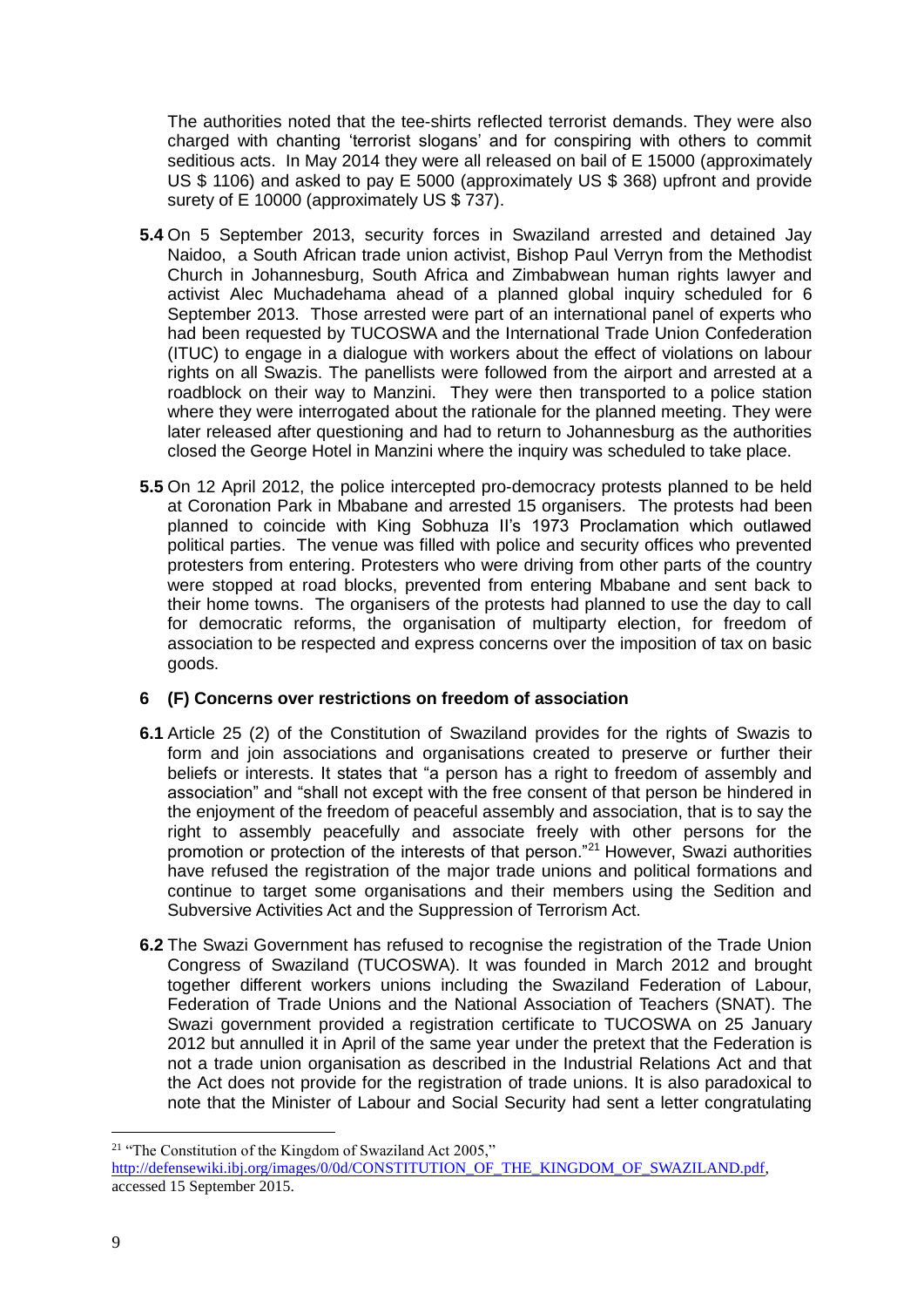TUCOSWA prior to its launch. Since April 2012 the government has not recognised the registration of TUCOSWA.

#### **7 (G) Recommendations to the Government of the Kingdom of Swaziland**

CIVICUS and LHRS are concerned about the failure on the part of the Kingdom of Swaziland to meaningfully implement the recommendations it accepted relating to civic space and human rights activists during its initial UPR in 2011.

CIVICUS and LHRS urge the government of Swaziland to create an enabling environment for civil society and the media to operate in accordance with the rights enshrined in the Constitution of Swaziland, ICCPR and the UN Declaration on Human Rights Defenders. At a minimum, the following conditions should be ensured: freedom of association, freedom of expression, the right to operate free from unwarranted state interference, the right to seek and secure funding and the state's duty to protect. In light of this, the following specific recommendations are made.

#### 7.1 **Concerns regarding draconian laws used to restrict civic space and target human rights defenders and the media.**

- The Suppression of Terrorism Act should be repealed or radically amended as it is not consistent with Swaziland's constitutional and international human rights commitments.
- All charges currently imposed on organisations and individuals under the Suppression of Terrorism Act should be immediately withdrawn and the restrictions which prevent them from carrying out their human rights activities be lifted.
- The Public Order Act should be thoroughly reviewed. Inparticular section 3 which requires individuals or groups to seek permission from the police before they can hold protests should be repealed.
- The Sedition and Subversive Activities Act should be repealed and replaced with more enabling legislation that i is respectful of democratic rights.
- Charges against persons, organisations and movements under the Sedition and Subversives Act should be examined with a view to annulling restrictions against them.
- The 1973 Proclamation which banned political parties and restricts freedom of association should be annulled and the Constitution of Swaziland should be respected at all times. In particular, the authorities should take Article 24 (1) (2) and 25 (1) (2) into account on issues relating to freedom of expression and freedom of assembly and association respectively.

#### **7.2 Concerns over restrictions on freedom of expression and attacks on journalists**

 The environment in which the media operates in Swaziland should be opened up to allow the registration and operation of more independent newspapers and media houses.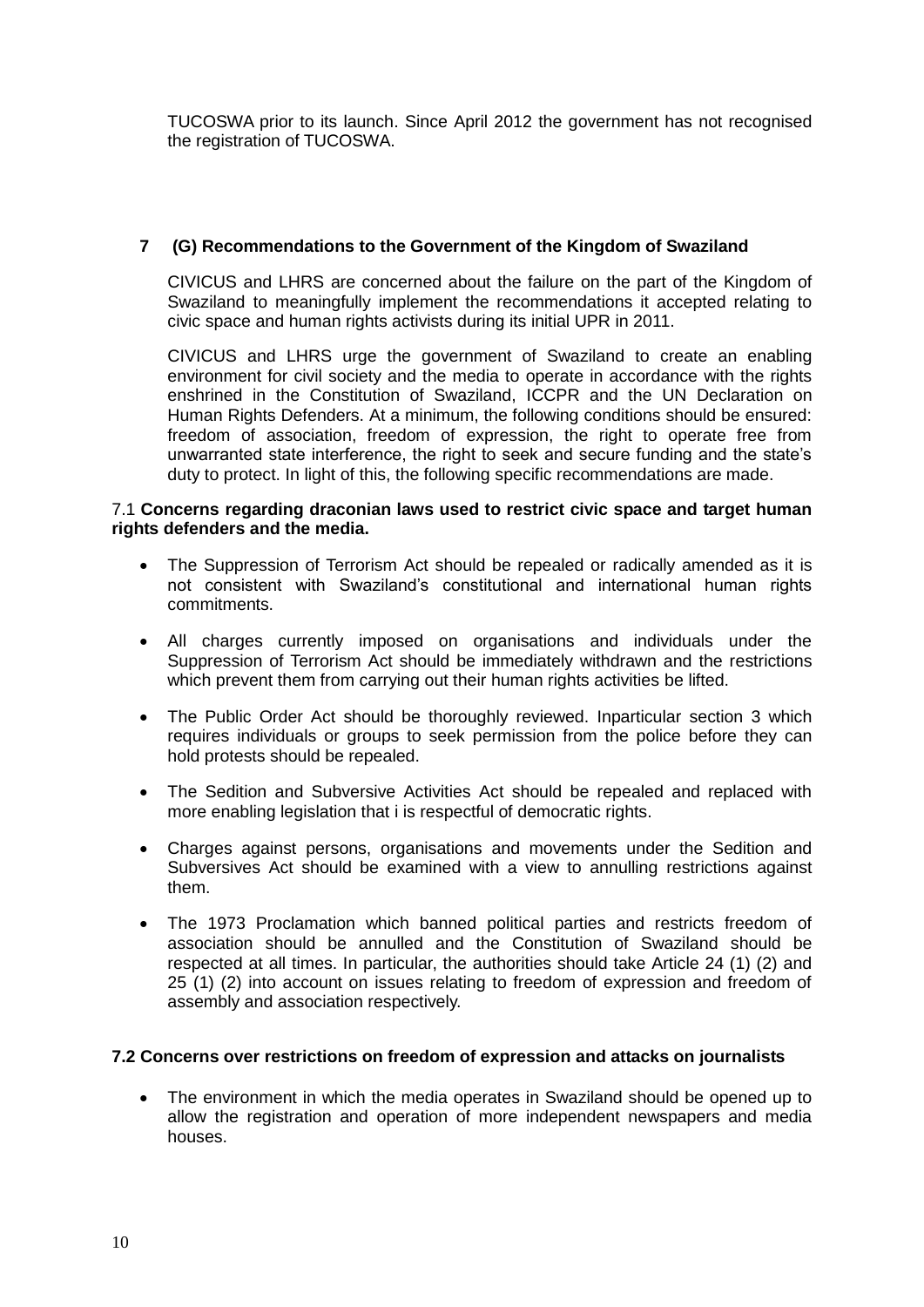- The government should stop using the Sedition and Subversive Activities Act and the Suppression of Terrorism Act to impede media freedoms.
- Swazi authorities should respect and fulfil the right to freedom of expression and stop the practice of intimidating and persecuting journalists using unlawful legal processes.
- Journalists and media representatives should be protected by the law at all times.
- Public figures should stop threatening journalists and desist from interfering in state owned newspapers.
- Obsolete laws that restrict freedom of expression such as Sedition and Subversive Activities Act Suppression of Terrorism Act should be reviewed and repealed.
- The Swazi authorities should stop censoring the contempt of newspapers and refrain from interfering in the editorial policies of newspapers to eliminate censorship.

#### **7.3 Concerns regarding judicial persecution, harassment and intimidation of members of civil society organisations**

- All cases of intimidation of civil society activists and human rights defenders should be fully investigated with a view to bringing the perpetrators to justice and deterring further such acts.
- Government officials should desist from publicly threatening human rights defenders especially when activists are critical of the excesses of the royal family and government.
- Human rights defenders should be allowed to carry out their activities without restrictions and without the threat of being reprimanded and charged under the Sedition and Suppressive Activities Act and the Suppression of Terrorism Act.
- Human rights defenders from within Swaziland and from abroad should be allowed travel to other parts of the country to address meetings without being detained at roadblocks and interrogated at police stations.
- The independence of the judiciary must be respected at all times and Swazi authorities most not interfere in legal processes involving human rights defenders.

#### **7.4 Regarding restrictions on freedom of assembly**

- All peaceful protests should be allowed to take place and authorities should stop preventing demonstrations calling for change in line with the Constitution of Swaziland .
- The government must stop using the Subversion and Subversive Activities Act and the Suppression of Terrorism Act to target leaders of peaceful demonstrations.